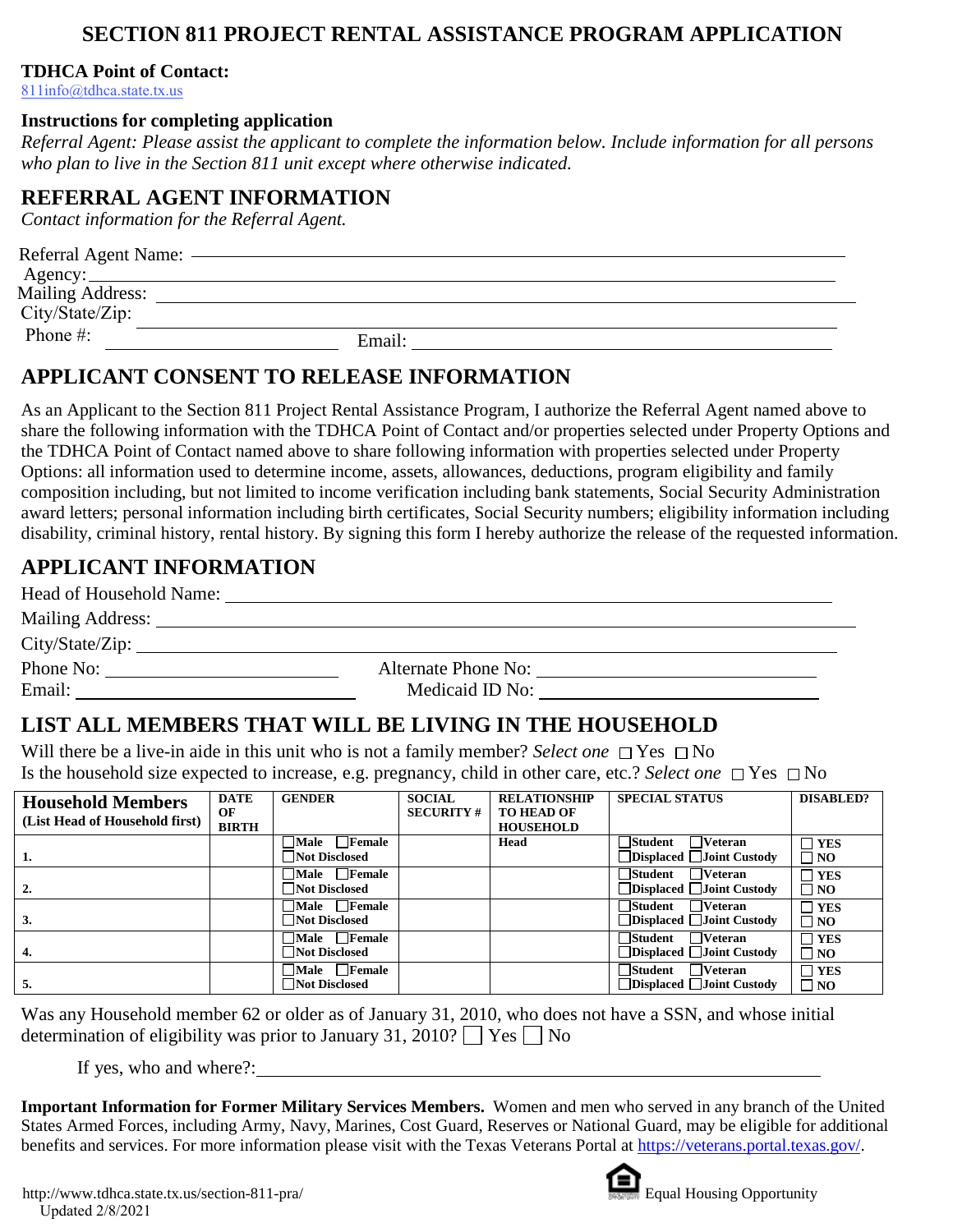| <b>HOUSEHOLD MEMBER</b> | LIST ALL STATES IN WHICH THE HOUSEHOLD MEMBER HAS RESIDED |
|-------------------------|-----------------------------------------------------------|
|                         |                                                           |
|                         |                                                           |
|                         |                                                           |
|                         |                                                           |
|                         |                                                           |

# **TOTAL HOUSEHOLD INCOME: LIST ALL MONEY EARNED OR RECEIVED BY EVERYONE LIVING IN YOUR HOUSEHOLD.**

| <b>HOUSEHOLD MEMBER</b>                                                                                                      | <b>EMPLOYER</b> | <b>TOTAL</b><br><b>WEEKLY</b><br><b>WAGES</b> | <b>TANF</b> | <b>CHILD</b><br><b>SUPPORT</b><br><b>MONTHLY</b> | <b>SOCIAL</b><br><b>SECURITY</b><br><b>BENEFITS</b> | <b>IS SS INCOME</b><br><b>DUAL</b><br><b>ENTITLEMENT?</b> | <b>UNEMPLOY</b><br><b>EMENT</b><br><b>BENEFITS</b> | <b>ALL</b><br><b>OTHER</b><br><b>INCOME</b> |
|------------------------------------------------------------------------------------------------------------------------------|-----------------|-----------------------------------------------|-------------|--------------------------------------------------|-----------------------------------------------------|-----------------------------------------------------------|----------------------------------------------------|---------------------------------------------|
| <u>1.</u>                                                                                                                    |                 |                                               |             |                                                  |                                                     | $\Box$ YES<br>$\neg$ NO                                   |                                                    |                                             |
| 2.                                                                                                                           |                 |                                               |             |                                                  |                                                     | $\neg$ yes<br>$\Box$ NO                                   |                                                    |                                             |
| 3.                                                                                                                           |                 |                                               |             |                                                  |                                                     | $\Box$ YES<br>$\neg$ NO                                   |                                                    |                                             |
| 4.                                                                                                                           |                 |                                               |             |                                                  |                                                     | $\Box$ YES<br>$\square$ NO                                |                                                    |                                             |
| 5.                                                                                                                           |                 |                                               |             |                                                  |                                                     | $\Box$ YES<br>$\Box$ NO                                   |                                                    |                                             |
| ARE YOU OR ANYONE IN YOUR HOUSEHOLD SELF EMPLOYED? YES NO                                                                    |                 |                                               |             |                                                  |                                                     |                                                           |                                                    |                                             |
| Have you or any member lived in any assisted housing? $ $  YES    NO                                                         |                 |                                               |             |                                                  |                                                     |                                                           |                                                    |                                             |
|                                                                                                                              |                 |                                               |             |                                                  |                                                     |                                                           |                                                    |                                             |
| Do you or any member of your household owe money to a Public Housing Authority? $\Box$ YES $\Box$ NO                         |                 |                                               |             |                                                  |                                                     |                                                           |                                                    |                                             |
| If yes, please explain:                                                                                                      |                 |                                               |             |                                                  |                                                     |                                                           |                                                    |                                             |
| Housing Type-<br>Nursing Facility   ICF-ID<br>Homeless<br>Living with Family<br>Youth Residential Treatment Center<br>Other: |                 |                                               |             |                                                  |                                                     |                                                           |                                                    |                                             |

## **ASSETS: PLEASE CHECK ALL THAT APPLY**

| <b>HOUSEHOLD MEMBER</b> | <b>CHECKING/</b><br><b>SAVINGS</b> | <b>REAL ESTATE</b> | <b>LIFE</b><br><b>INSURANCE</b> | <b>STOCKS/</b><br><b>BONDS</b> | <b>IRA/KEOGH</b> | <b>MONEY</b><br><b>MARKET</b> | <b>PERSONAL</b><br><b>PROPERTY</b> |
|-------------------------|------------------------------------|--------------------|---------------------------------|--------------------------------|------------------|-------------------------------|------------------------------------|
| . .                     | – ⊅                                | 1 S                | _⊥ ഴ                            | $\Box$ s                       | 1 S              | $\Box$ \$                     |                                    |
| 2.                      | _  \$                              | 1 S                | - 1.S                           | -18                            | l S              |                               |                                    |
| 3.                      | נצו                                | l S                | - 15                            | - \$                           | l S              |                               |                                    |
| 4.                      | נצו                                | l S                | - 18                            | - IS                           | l \$             | _। \$                         |                                    |
| э.                      | $\Box$ s                           | التا               | - 15                            | S                              | l S              |                               |                                    |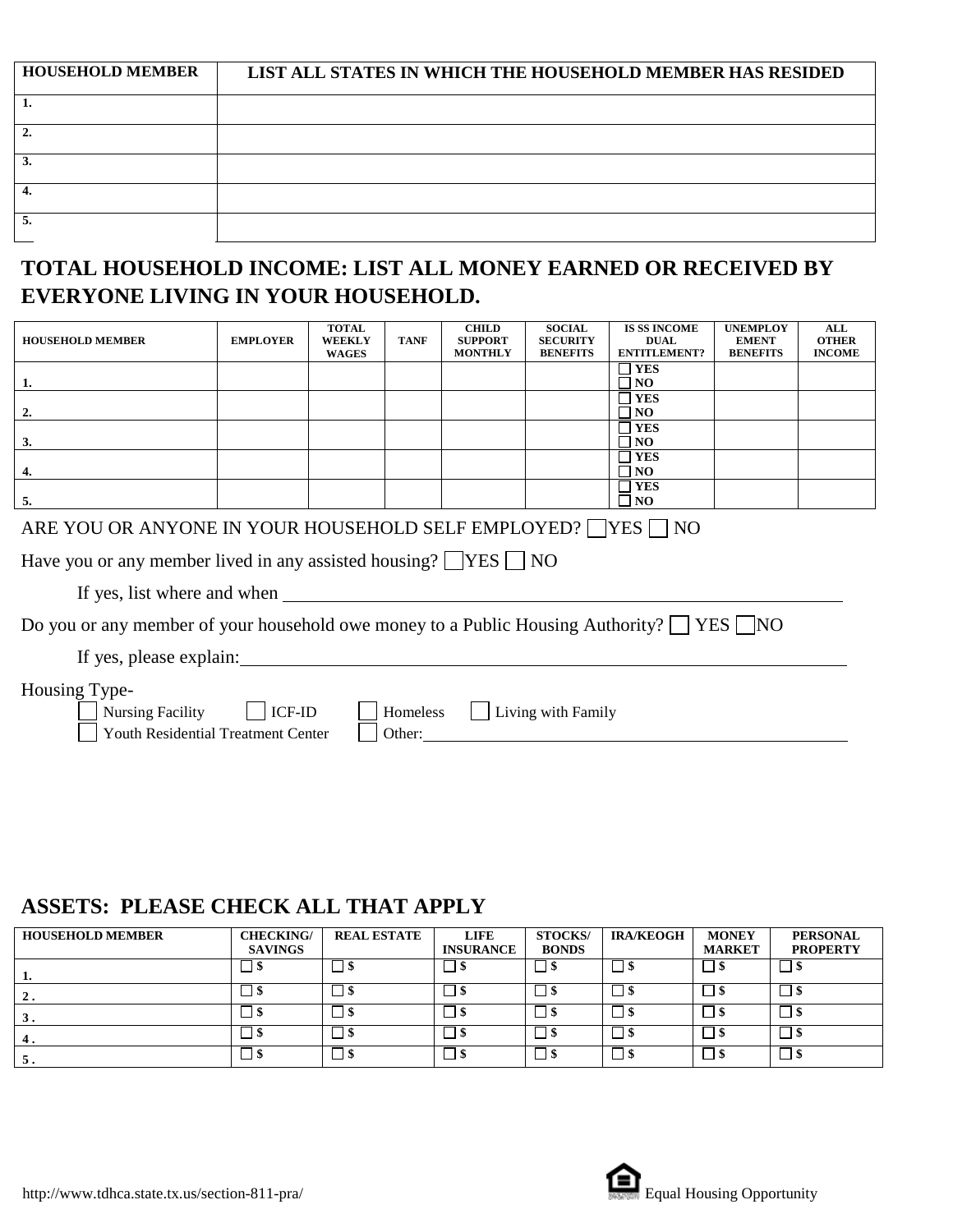# **TARGET POPULATION**

In order to be eligible, at least one member of the applicant household must qualify for one of the three target populations. Complete the checklist below to determine whether the applicant qualifies.

Name of household member:

Instructions: Check one box in Column A and then check boxes in corresponding Column B to describe the household member's qualifications. Note: If there is a second member of the household who is a member of a target population, complete a new check list for that member.

| <b>Column A</b>                       | <b>Column B</b>                                                                                      |
|---------------------------------------|------------------------------------------------------------------------------------------------------|
| Persons with                          | Applicant must be eligible for one of the following waivers. Check at least one:                     |
| <b>Disabilities Exiting</b>           | <b>STAR+PLUS Waiver Services</b>                                                                     |
| ICF/IIDs and Nursing                  | Home and Community-based (HCS) Waiver Services                                                       |
| Facilities                            | Community Living and Support Services (CLASS) Waiver Services                                        |
|                                       | Texas Home Living (TxHmL) Waiver Services                                                            |
|                                       | Deaf, Blind with Multiple Disabilities (DBMD) Waiver Services                                        |
|                                       | Medically Dependent Children Program                                                                 |
|                                       | <b>Community First Choice</b>                                                                        |
|                                       | Attendant Services paid through Medicaid or Title XX                                                 |
|                                       | Applicants exiting institutions must also meet all of the following 3 requirements. Check all 3      |
|                                       | boxes to confirm the applicant meets these.                                                          |
|                                       | Applicant is eligible to receive services paid through Medicaid; and                                 |
|                                       | Applicant household <sup>1</sup> has income that does not exceed 300 percent of SSI or income limits |
|                                       | established through the Medicaid Buy-In Program for Workers with Disabilities (250)                  |
|                                       | percent of the federal poverty level); and                                                           |
|                                       | Applicant meets the Nursing Facility or ICF/IID Medical Level of Care requirement.                   |
| Persons with Serious                  | Applicant must meet both of the following requirements. Check both boxes to confirm the              |
| Mental Illness.                       | applicant meets these requirements.                                                                  |
|                                       | Applicant is eligible for the Medicaid State Plan Services provided through HHSC Local               |
|                                       | Mental Health Authorities or Local Behavioral Health Authorities. These services include             |
|                                       | psychosocial rehabilitation and targeted case management.                                            |
|                                       | Applicant is eligible to receive disability-related Medicaid (e.g. Supplemental Security             |
|                                       | Income (SSI)) at the time of first occupancy.                                                        |
| Youth Exiting Foster                  | Applicant is eligible to receive health care services through Texas Medicaid by virtue of            |
| Care                                  | (check one box):                                                                                     |
|                                       | Being in DFPS conservatorship; or                                                                    |
|                                       | Being a youth aged 18-21 who was previously in DFPS conservatorship and receives                     |
|                                       | Medicaid for Transitioning Foster Care Youth (MTFCY) (now called Former Foster                       |
|                                       | Care Children Program) benefits. With very few exceptions, all children and youth                    |
|                                       | in DFPS conservatorship and those youth who are eligible for MTFCY benefits                          |
|                                       | receive their healthcare through the STAR Health managed care program, a                             |
|                                       | comprehensive health care system that is offered statewide.                                          |
|                                       | Applicant must also meet the following requirement. Check the box to confirm the applicant           |
|                                       | meets this requirement.                                                                              |
|                                       | Applicant is eligible to receive disability-related Medicaid (e.g. Supplemental                      |
|                                       | Security Income (SSI)) at the time of first occupancy.                                               |
|                                       |                                                                                                      |
|                                       |                                                                                                      |
| Signature of Appropriate Professional | Title<br>Date                                                                                        |
|                                       |                                                                                                      |



<span id="page-2-0"></span> $1$  Applicant Household are all persons who will reside in the household with the exception of any paid live-in aide.